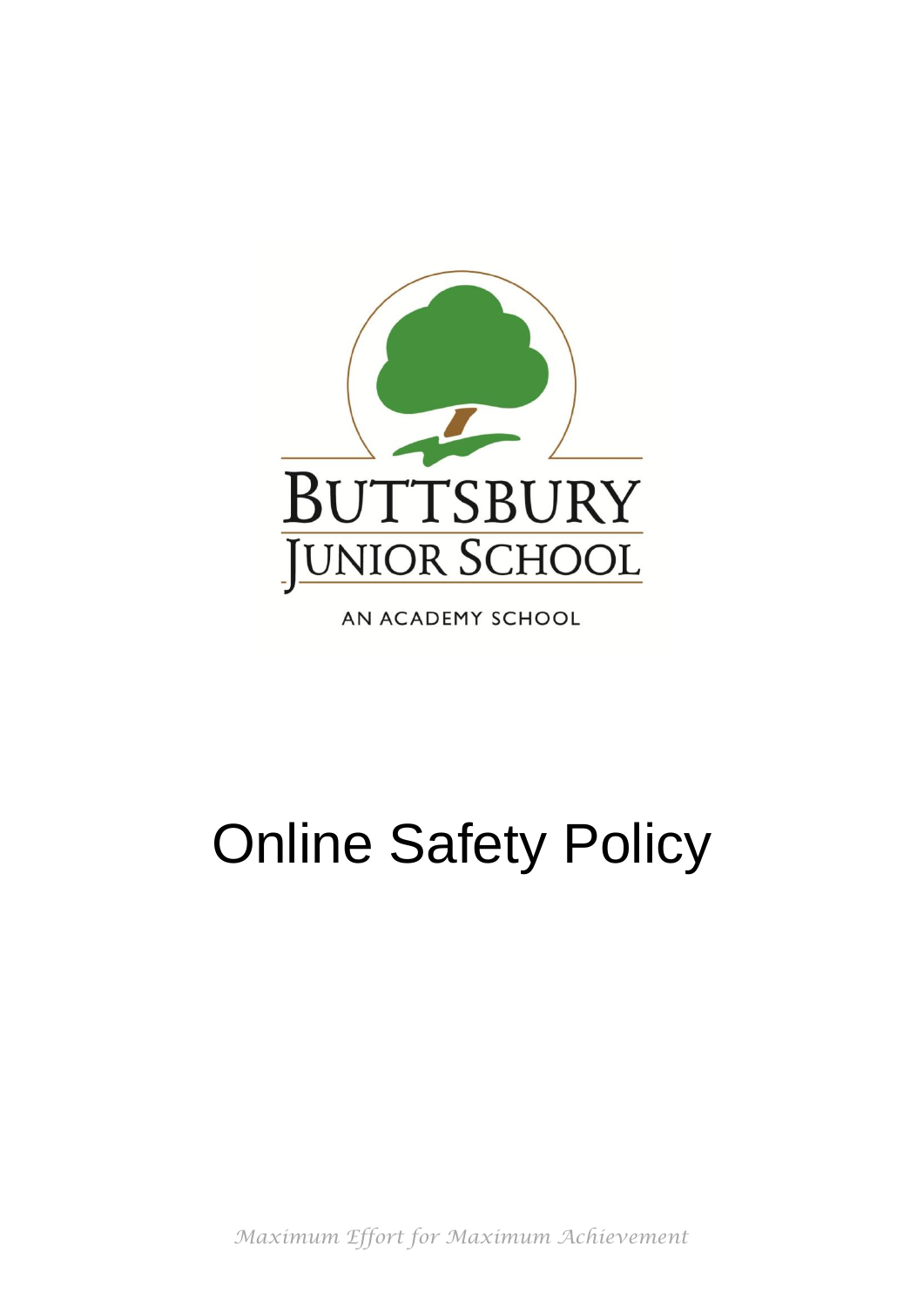

At Buttsbury Junior School we create a secure and safe environment that encourages communication, self-belief, mutual respect and success. We provide a rich and balanced curriculum that develops every child, allowing them to achieve their true potential.

Our school recognises online safety issues and the potential harm and risks it can pose to children and young people. All partner agencies, stakeholders, schools and educational settings and all other organisations within the community providing services to children have a duty to understand online safety issues as part of its wider safeguarding duties; recognising their role in helping children to remain safe online while also supporting the adults who care for children.

# **Internet Digital and Mobile Technologies (IDMT)**

Each new technology introduces new opportunities and challenges for children and young people, parents, carers and those working with young people. In order to minimise the risks involved from new technologies we need to understand how children and young people use IDMT and how this may be misused by those who may present a risk to children. It is important that we know how to respond when concerns arise.

### **This policy covers all technologies, hardware and software, known or unknown, at the time of its publication.**

#### **Definition of online safety**

*The term online safety is defined for the purposes of this document as the process of limiting the risks to children and young people when using IDMTs through a combined approach to policies and procedures, infrastructures and education.*

#### **Aims of the policy**

- To raise awareness and educate staff, parents and pupils about the dangers that children and young people can face in the online world
- To promote acceptance that safety in the online world is not the removal or banning of access to digital technologies in itself but rather education and training, for both children and adults, around responsible use and potential dangers
- To ensure that our pupils recognise the risks, dangers and potential harm that may arise from the use of Internet Digital and Mobile Technologies
- To ensure that staff, pupils and parents understand how to manage these risks and potential dangers and are able to recognise, challenge and respond appropriately to any online safety concerns so that children and young people are kept safe
- To encourage staff, children and parents to consistently demonstrate safe behaviours on-line
- To develop children's self-discipline on-line
- To encourage children to cooperate with one another and with adults
- To create a positive attitude to the e-learning environment
- To work alongside parents to encourage children to develop socially, personally, academically, morally and spiritually in preparation for a positive role in online and offline societies.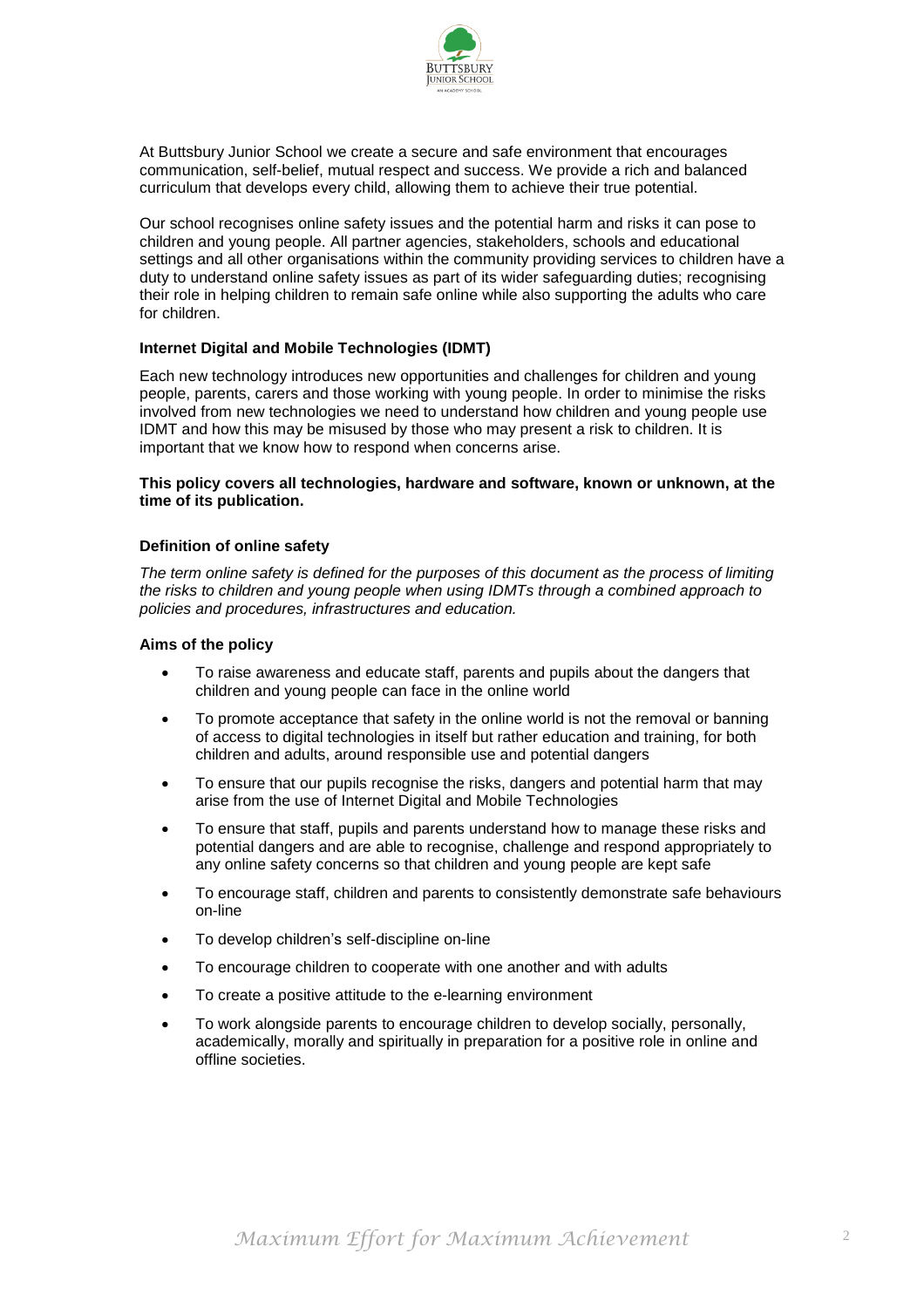

# **Curriculum**

At Buttsbury Junior School online safety education is taught with a focus on developing the knowledge and behaviours that can help children to navigate the online world safely and confidently regardless of the device, platform or app. Online safety lessons are taught explicitly and across the curriculum and include age appropriate content as set out in Education for a Connected World (UK Council for Internet Safety, 2018).

#### **Risks**

Children and young people do not always recognise the inherent dangers of the internet and often do not understand that online behaviour may have offline consequences.

Despite this, digital technologies can offer them opportunities to learn and develop, communicate, be creative and be entertained.

The advantages of the internet can and should out-weigh the disadvantages.

#### *Risks include:*

The Byron review classifies the risks inherent in the use of new technologies as relating to content, contact and conduct. The risk is often determined by behaviours rather than the technologies themselves:

|                                      | Commercial                                                                    | <b>Aggressive</b>                        | <b>Sexual</b>                                          | <b>Values</b>                                  |
|--------------------------------------|-------------------------------------------------------------------------------|------------------------------------------|--------------------------------------------------------|------------------------------------------------|
| Content<br>(child as<br>recipient)   | Adverts<br>Spam<br>Sponsorship<br>Personal info                               | Violent/hateful<br>content               | Pornographic<br>or unwelcome<br>sexual<br>content      | Bias<br>Racist<br>Misleading info<br>or advice |
| Contact<br>(child as<br>participant) | Tracking<br>Harvesting<br>personal info                                       | Being bullied,<br>harassed or<br>stalked | Meeting<br>strangers<br>Beina<br>aroomed               | Self-harm<br>Unwelcome<br>persuasions          |
| Conduct<br>(child as actor)          | Illegal<br>downloading<br>Hacking<br>Gambling<br>Financial scams<br>Terrorism | Bullying or<br>harassing<br>another      | Creating and<br>uploading<br>Inappropriate<br>material | Providing<br>misleading info/<br>advice        |

# Byron review of Children and new technology (2008) Published by DCSF and DCMS

#### **Content**

- Exposure to age-inappropriate material
- Exposure to inaccurate or misleading information
- Exposure to socially unacceptable material, such as that inciting violence, hate or intolerance, including radicalisation and self-harm (including dangerous viral based challenges)
- Exposure to illegal material, such as images of child abuse

#### **Contact**

 Grooming using communication technologies to meet and groom children with the intention of sexually abusing them (both on and off-line exploitation), including online gaming and apps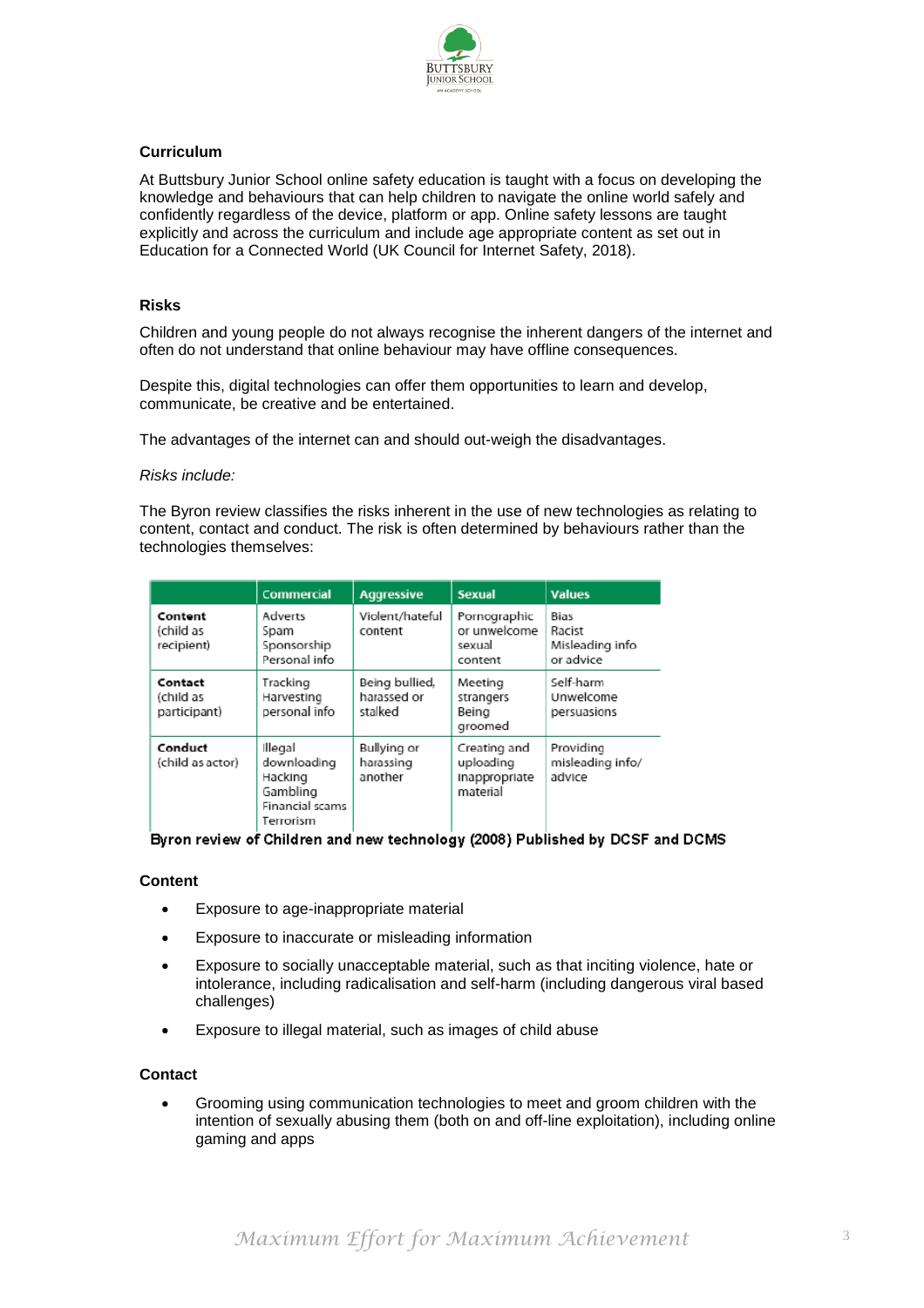

# **Commerce/Conduct**

- Exposure of minors to inappropriate commercial advertising
- Exposure to online gambling services
- Commercial and financial scams

# **Use of social media by pupils**

- Wider public misuse of uploaded images/videos, including potential use of mobile technology such as screen-shooting and sharing
- Sexualised images of pupils uploaded to social media websites

# **Forms of Abuse through Internet Digital and Mobile Technologies (IDMT)**

- Children and young people have been 'groomed' online by adults or children and young people older than them (often pretending to be those who care) with the ultimate aim of exploiting them sexually.
- Children / young people have been bullied by other people via social networking sites, websites, instant messaging and text messages, often known as 'cyberbullying'.
- Inappropriate (i.e. threatening, indecent or pornographic) images of children and young people have been taken, uploaded and circulated via social network websites, mobile telephones and video broadcasting websites such as You Tube, often by other young people. This is a criminal offence under S45 of the Sexual Offences Act 2003.
- The dangers attached to gang culture can rapidly accelerate online as many gangs 'advertise' or promote themselves via websites or social networking sites or if threats of violence, threats to an individual's life or threats of retaliation are posted online by opposing gang members.
- Unsuitable websites and images can easily be accessed online.
- Images of physical abuse, crime, racism, self-harm, terrorism or physical violence may influence young minds.

# **Role of the school**

Buttsbury Junior School takes its safeguarding duties very seriously. The school will, through a variety of strategies:

- Ensure that all staff are familiar with and exercise the school guidelines for online safety as laid out in Appendix A to this policy
- Ensure that all staff demonstrate and practice safe on-line behaviours both in and out of school
- Educate all pupils in the responsible and safe use of the internet and any and all technologies
- Ensure that appropriate levels of filtering are in place to enable safe use of the internet in lessons
- Make children aware that uploading images of themselves online, irrespective of privacy settings, is highly dangerous and that they are putting themselves at risk
- Make children aware that such uploaded images no longer belong to them but are the property of the social media site to which they are uploading
- Make children aware that these images can be captured in a screen-shot and then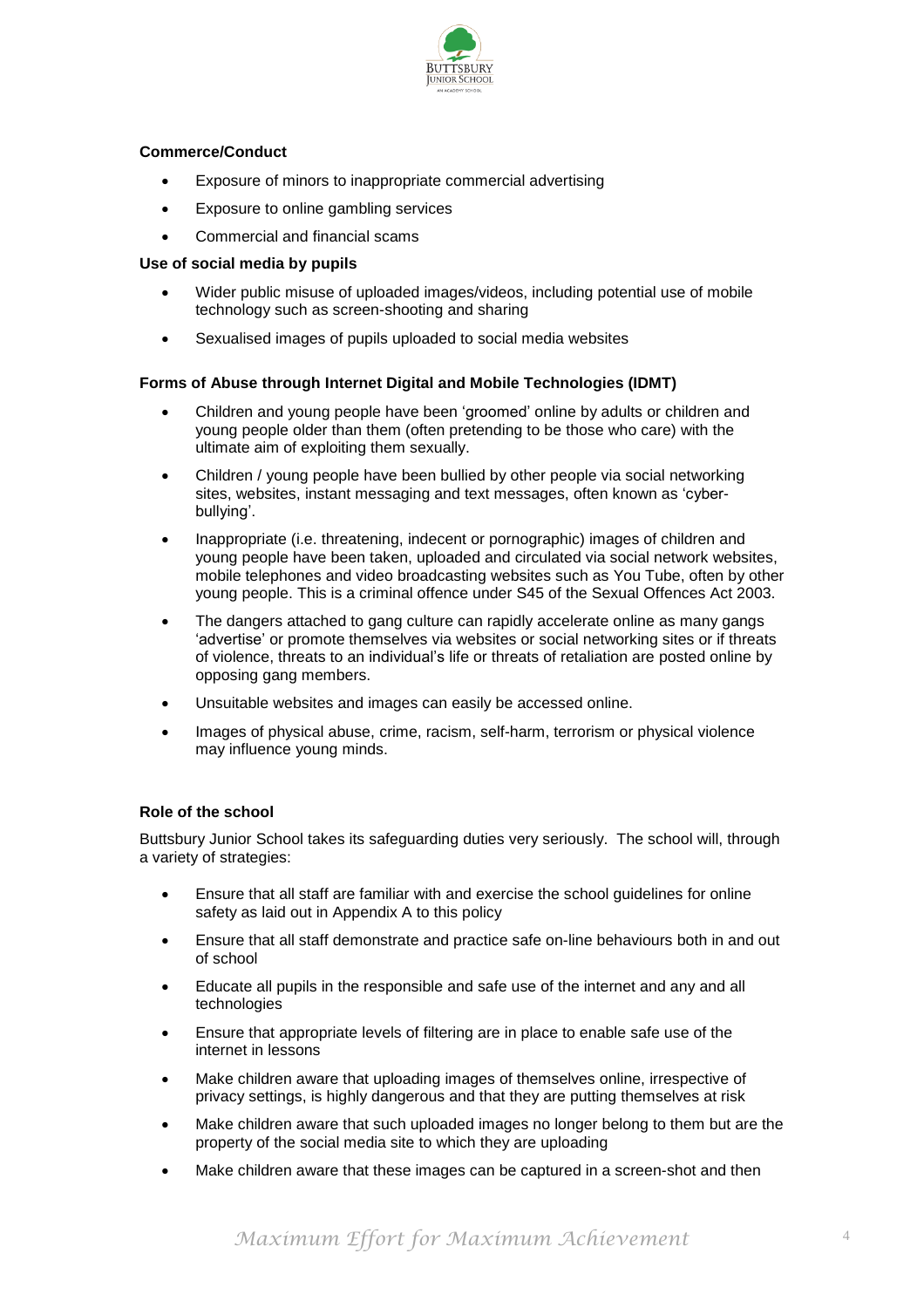

shared by holders of these images through use of smart phones and other mobile technologies

- Make children over 10 aware that they are breaking the law if they upload sexualised images of themselves or others in a way that may result in them being placed on the Sex Offenders Register if convicted
- Make children aware that not all information they access on the internet is true or reliable and that it can be misleading or derogatory
- Make children aware that what they see on the internet may distort their understanding of a good, safe relationship
- Have regular liaison and update meetings with relevant agencies
- Electronic equipment taken off-site will be appropriately encrypted and stored
- Ensure that software loaded onto the system will be carried out by approved members of staff only
- Regularly update training for all staff

# **Role of the children**

- Ensure that where inappropriate content is identified that the site is immediately closed and the member of staff in the lesson advised
- Ensure that technologies used in school are used sensibly and appropriately and that willful misuse of school or personal technology on school premises will result in withdrawal of this privilege
- Ensure that they keep themselves safe when working online and they manage the risks of internet access sensibly and in an informed way

# **Role of Parents**

Parents can help by

- Recognising that an effective school Online Safety Policy requires close co-operation between parents, teachers and children.
- Discussing the school guidelines (set out in Appendix A to this policy) for online safety with their child, emphasising that they support this approach
- Attending Parents' Evenings and parents' functions
- Developing informal contacts with school helps to reinforce their support for the Policy.

#### **Building on the school's existing policies**

The school's Mission Statement, Behaviour Policy, Anti-Bullying Policy, Equal Opportunities Policy, Code of Conduct and Grievance Policy have very clear guidelines regarding what constitutes acceptable/unacceptable behaviour towards other people.

#### **Monitoring and Evaluation**

This policy will be monitored by the Senior Leadership Team and reviewed every three years.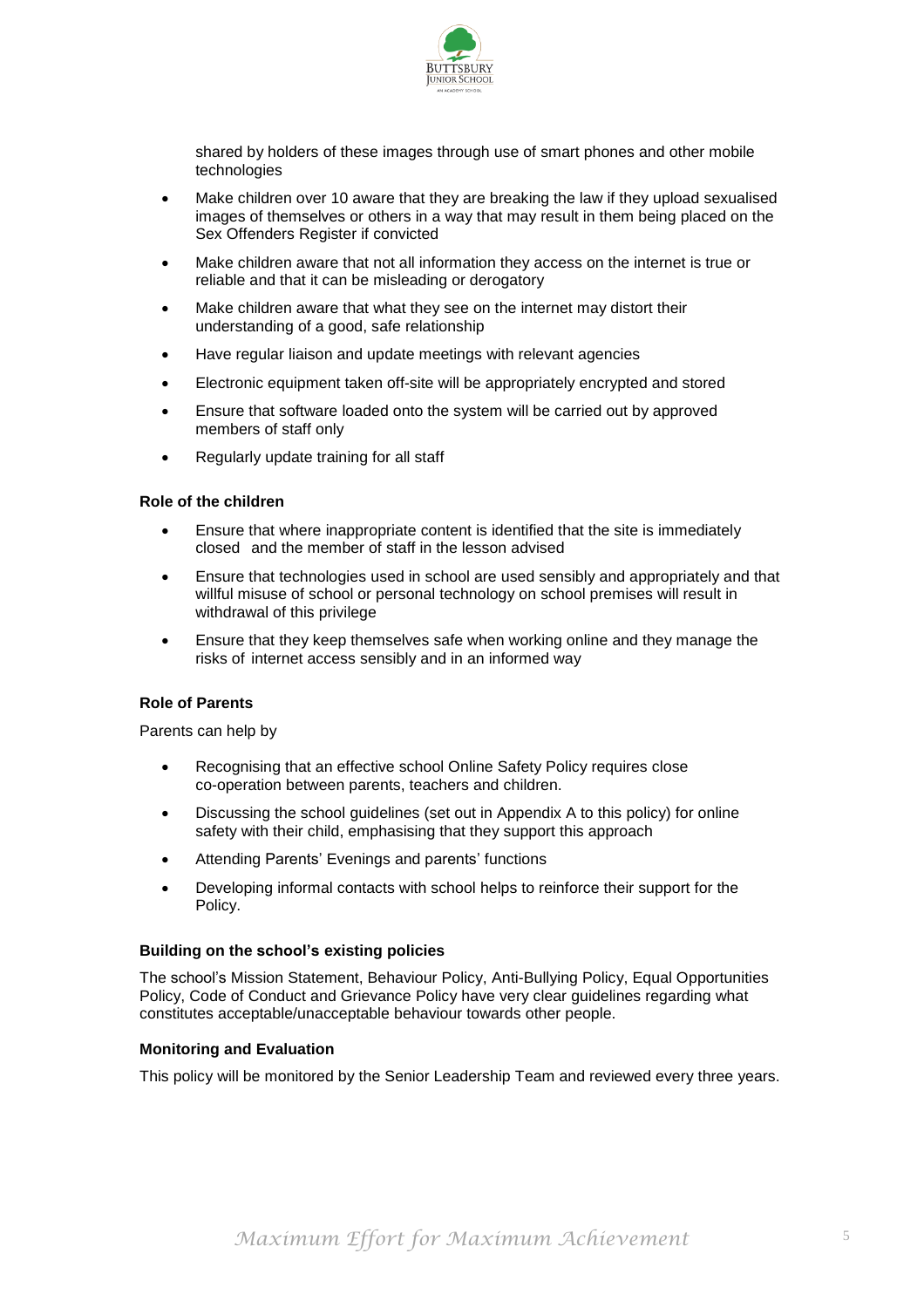

# **Appendix A – Guidelines on online safety**

# **Developing filtering standards**

*Filters are operated and implemented by EXA according to the points below:*

- It is important to use as a minimum an ISP who subscribes to the Internet Watch Foundation (IWF) filtering list. This will help to filter out some inappropriate content, but not all. Using an accredited Internet Service Provider (ISP) will also provide higher standards for filtering.
- Levels of internet access and supervision must be age appropriate and suitable for the young people. Filtering systems should be secure but adaptable.
- Older children and professionals may sometimes require temporary access to a normally restricted website in order to carry out research for a project or study. Providing this can be justified by management, restrictions may be temporarily removed; however access should be monitored.
- Access controls (filtering) fall into several overlapping types:
	- Blocking strategies prevent access to a list of unsuitable sites. Maintenance of the blocking list is a major task as new sites appear every day.
	- An "allow list" restricts access to a list of approved sites. Such lists inevitably limit young people's access to a narrow range of information.
	- Dynamic filtering examines web page content or email for unsuitable words. Filtering of outgoing information such as web searches is also required.
	- Rating systems give each web page a rating for sexual, profane, violent or other unacceptable content. Web browsers can be set to reject these pages.
	- Access monitoring records the Internet sites visited by individual users. Attempted access to a site forbidden by the policy will result in a report.
- Management should ensure that regular checks are made to ensure that filtering methods selected are age appropriate, effective and reasonable. Access to inappropriate websites when material is perceived to be illegal must be reported to management who should inform this to the appropriate agency.

# **Email**

Buttsbury Junior School does not allow pupils to own an internal e-mail account

# **Mobile Devices**

Most young people now have access to mobile telephones which are generally perceived as essential to their day to day living and communicating and now offer access to the internet, instant messaging, email, social networking, a camera and video facilities.

Mobile phones are becoming the most commonly used tool for internet access and social networking for young people. Mobile phones therefore pose one of the biggest online threats to young people as they allow instant access to all forms of IDMT.

- At Buttsbury Junior School only children in Year 6 are permitted to bring mobile phones to school. These should turned off and kept in children's bags.
- Children/young people and adults should be made aware to only share telephone numbers and contact details with those known to them and ensure that electronic records (call, text and email logs) are kept of any bullying or threatening telephone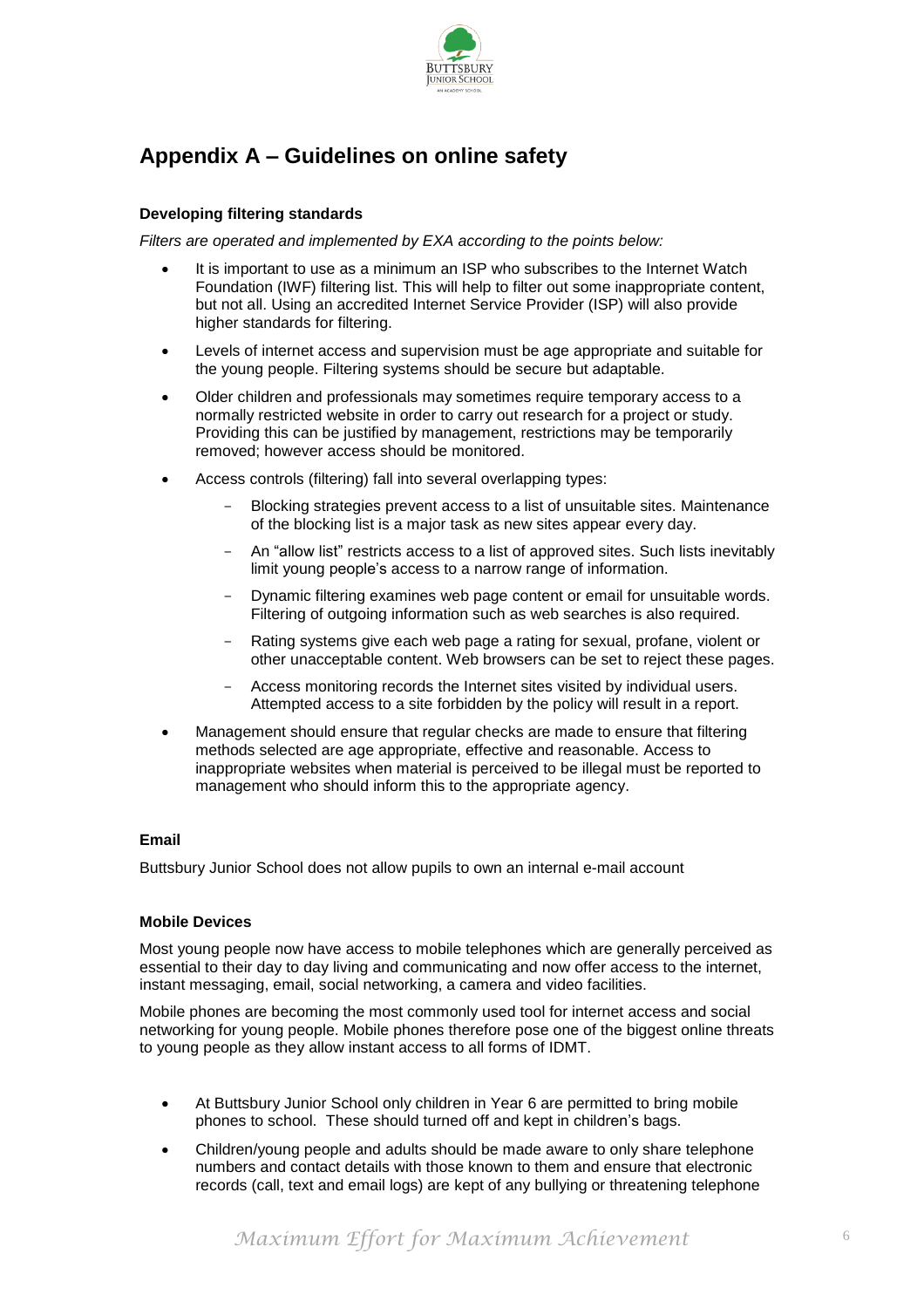

calls, text messages, emails, instant messages or images received which may need to be used as evidence in any police investigation.

- Children/young people should be careful about accepting invitations to join location based social networking sites such as Snapchat that allow your location to be identified via GPS enabled phones.
- Schools and education settings and early years settings may restrict the use of mobile devices during working hours.
- Similar restrictions must apply to parents and carers when they are in the premises of the educational/early years and childcare setting.
- However, in some settings permitting responsible use of the mobile phone in conjunction with a cyber-bullying education programme is also an approach.
- Buttsbury Junior School will not scrutinise the content of a mobile device but if pupils over 10 years of age are suspected of broadcasting inappropriate or malicious content, we will not hesitate in informing parents and calling the police.

#### **Social Networking**

The Internet provides ready access to online spaces and social networking sites which allow individuals to publish un-moderated content. Social networking sites such as TikTok, Facebook, Twitter, Chat Rooms, Online Gaming Platforms and Instant Messaging can connect individuals to groups of people which may be friends in the 'virtual' world but who may have never met each other in the real world. Users can be invited to join groups and leave comments over which there may be limited or no control.

- Children/young people should be encouraged to consider the associated risks and dangers related to sending or accepting friend requests and posting personal comments, inappropriate images or videos about themselves or their peers and the subsequent difficulty in removing an inappropriate image or information once published. They should also be advised not to publish detailed private thoughts or emotions which could be considered threatening, intimidating or hurtful to others.
- Children/young people should also be encouraged to never give out any personal details or images which may identify themselves, their peers, their siblings/foster siblings, their location or any groups, schools or organisations they attend or associate with. This includes real names, dates of birth, address, phone numbers, email addresses, photographs or videos, school attended, IM and email addresses, including those of friends, family / foster family and peers. This also includes any 'gangs' with which they may be affiliated.
- Children/young people must be advised about e-security and encouraged to set passwords, deny access to unknown individuals and instructed how to block unwanted communications. They should be encouraged to invite known friends only and deny access to others by making their profiles private and only accept friend requests from those already known to them.
- Care should be taken to delete old and unused profiles from websites which are no longer used as these will remain accessible to others. Personal information voluntarily shared by a young person is unlikely to remain the same as the person matures and has a greater understanding of how personal information about them can impact on their later lives (i.e. prospective employers making an online search of their name and sighting inappropriate photographs, videos or content etc.).
- Professionals working or in a position of trust with children/young people (including volunteers) must also familiarise themselves about the risks and inappropriateness of sharing personal information about themselves via social networking sites with young people. They should be made aware that any inappropriate material posted could affect their professional status.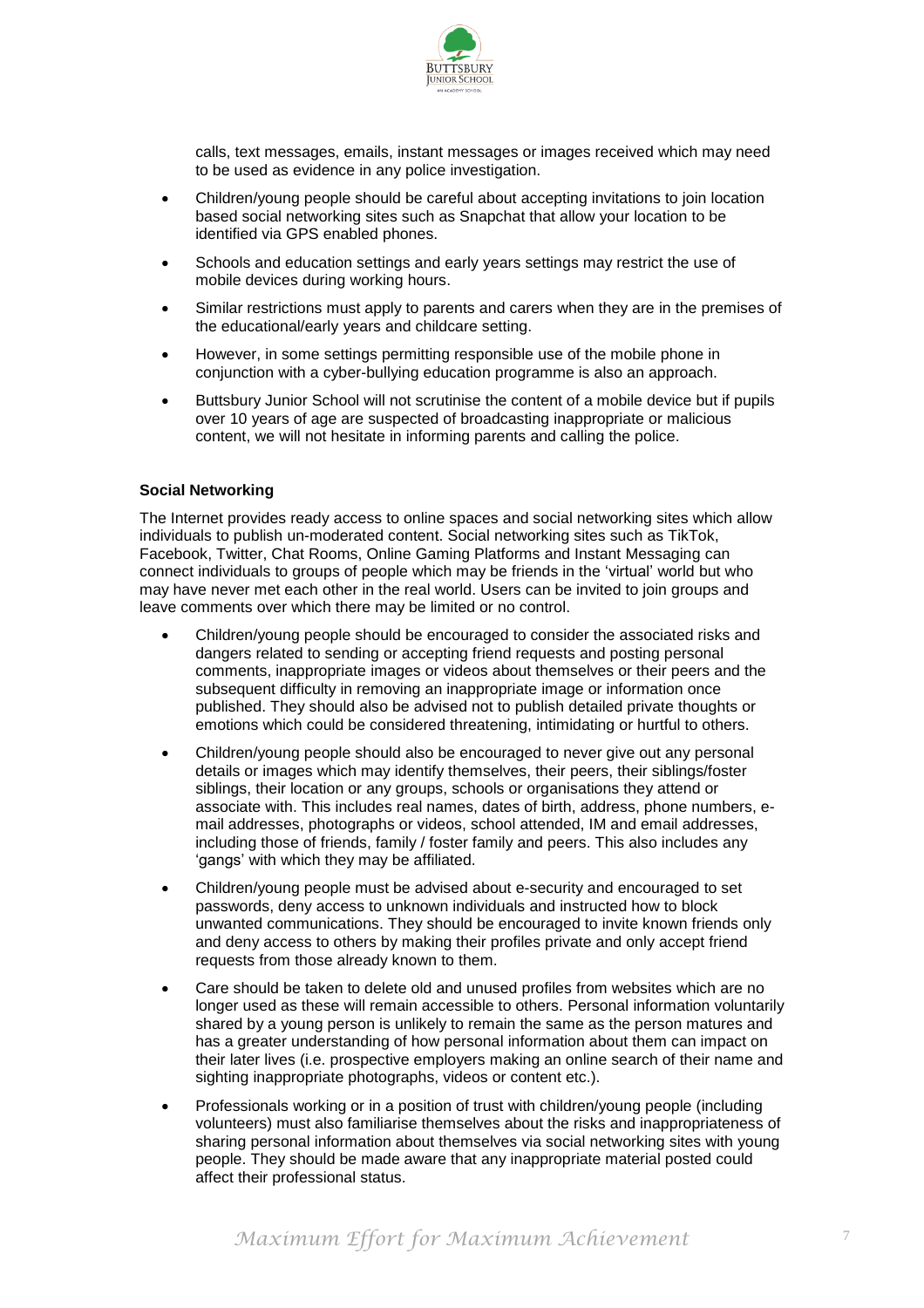

- Professionals must responsibly restrict access to their friends and family only and 'friend requests' by a young person may be within professional boundaries.
- Professionals must also avoid social networking sites that young people are known to frequent. Under no circumstances are staff permitted to "friend" or "follow" students past or present on social networking sites until the student reached the age of 18 and where the invitation has come from the student and not from the member of staff.

### **Web Cam**

- It is now generally accepted that the term "child pornography" should not be used, because it conflates the images of child abuse (which constitute "child pornography") with adult pornography which may be perfectly legal. There are different opinions about this, but it has now become generally accepted that the term "child sexual abuse images" is more appropriate, and most agencies have adopted this practice in their written material.
- Individuals caught in possession of child abusive images will nearly always arise as a result of a police investigation and the seizure of images, possession of which is an offence under the Protection of Children Act 1978 – amended 1994. This states:

*"It is an offence for a person….*

*…. to take, or permit to be taken, or to make, any indecent photographs or pseudophotographs of a child*

*.… to distribute or show such indecent photographs or pseudo-photographs."*

#### **Multi-player games on line**

Children, young people and responsible adults need to understand that their online behaviour may have consequences, as, although it's an online game, the players are real people**.**

# **Cyber-bullying**

*This section should be read in conjunction with the school's Anti-bullying policy*

- Cyber-bullying can be defined as *"The use of Information Communication Technology, particularly mobile phones and the internet to deliberately hurt or upset someone"* (DCSF 2007).
- Children/young people should find using IDMT as a positive and creative part of their everyday life. Unfortunately, IDMT can also be used negatively to target a specific young person or group.
- It should also be noted that professionals, especially teachers and other education staff are particularly vulnerable to 'cyberbullying' by pupils or even ex-pupils, which may include general insults, threats, harassment, defamation, homophobic or racist remarks or other forms of prejudice based bullying. The effects of cyber bullying by young people on adults are equally distressing and the impact on the victim can be just as profound – Government guidance notes remind us that cyber bullying incidents are upsetting whoever the victim is and whatever age they are.
- Instances of cyber-bullying must be responded to sensitively and in line with existing anti-bullying policies and procedures in the organisation.
- The victim of cyber-bullying must be reassured they have done the right thing in disclosing the bullying and be supported.